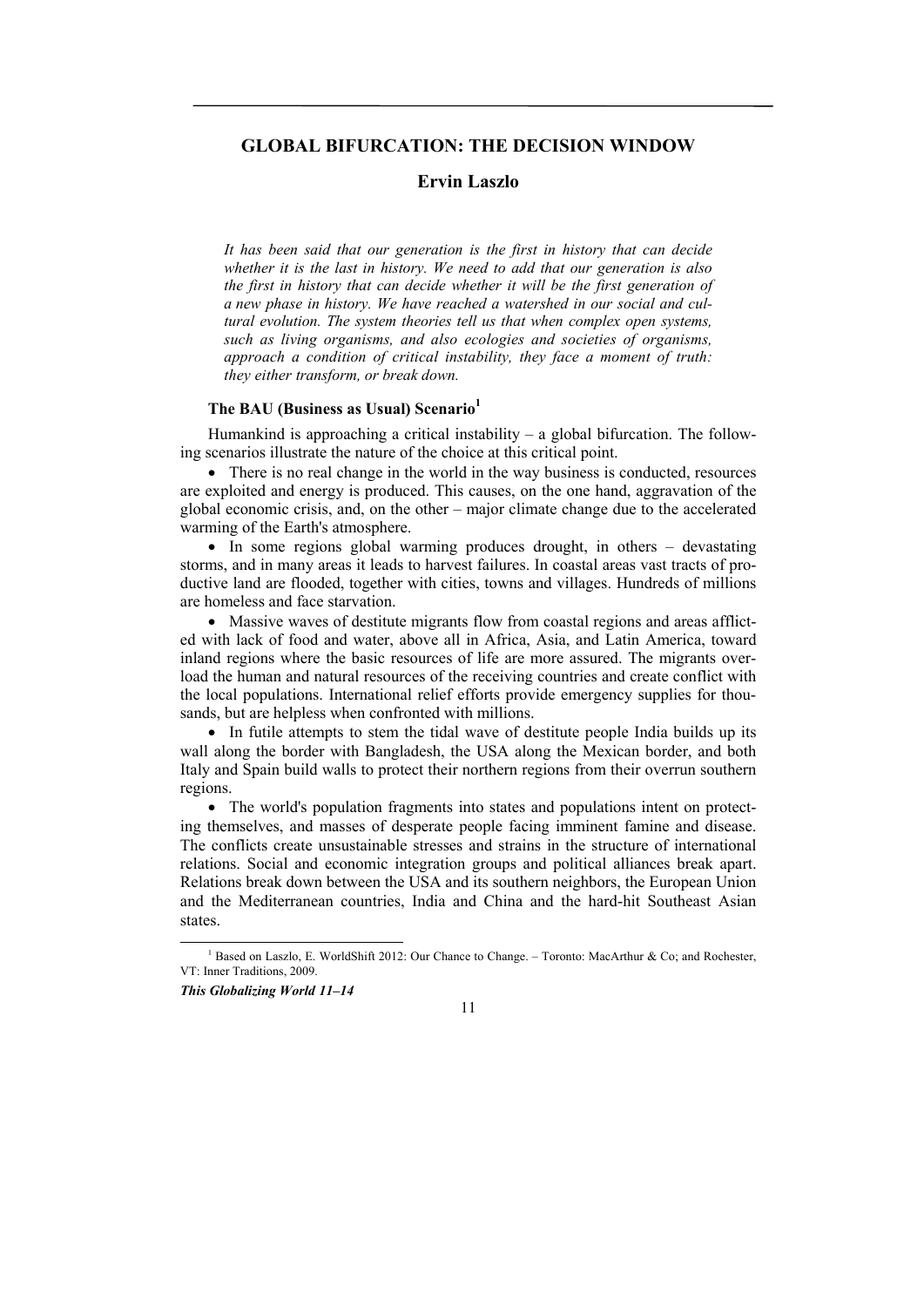12 *This Globalizing World* 

 Global military spending rises exponentially as governments attempt to protect their territories and re-establish a level of order. Strong-arm régimes come to power in traditional hot-spots and local food- and water-wars erupt between states and populations pressed to the edge of physical survival.

 Terrorist groups, nuclear proliferators, drug-traffickers, and organized crime syndicates form alliances with unscrupulous entrepreneurs to sell arms, drugs, and essential goods at exorbitant prices. Governments target the terrorists and attack the countries suspected of harboring them, but more terrorists take the place of those that are rounded up and killed or imprisoned.

 Hawks and armaments lobbies press for the use of powerful weapons to defend the territories and interests of the better-off states. Regional wars fought initially with conventional arms escalate into wars conducted with weapons of mass destruction.

• The world's interdependent and critically destabilized economic, financial and political system collapses. The environment, with productive processes and vital heat balance impaired, is no longer capable of providing food and water for more than a fraction of the surviving populations. Chaos and violence engulfs peoples and countries both rich and poor.

Here, however, is another scenario.

# **The TT (Timely Transformation) Scenario**

• The experience of terrorism and war, together with rising poverty and the threats posed by a changing climate, trigger a widespread recognition that the time to change has come. In country after country, an initially small but soon rapidly growing nucleus of people pull together to confront the dangers of the global crisis and seize the opportunity it offers for change.

 The rise of popular movements for sustainability and peace leads to the election of political leaders who support economic cooperation and social solidarity projects. Forward-looking states monitor the dangerous trends and provide financing for the urgently needed economic, ecological, and humanitarian initiatives.

 Non-governmental organizations link up to undertake projects to revitalize regions ravaged by environmental degradation. Emergency funds are provided for countries and regions afflicted by drought, violent storms, coastal flooding, and harvest failures.

 Military budgets are reduced and in some states eliminated, and the resulting 'peace-dividends' are assigned to increase the production of staple foods, safe water, basic supplies of energy, and essential sanitation and health services for the needy disadvantaged populations.

 Country after country shifts from fossil fuel-based energy production to alternative fuels, reducing the release of greenhouse gases into the atmosphere and slowing the process of global warming. A globally networked renewable energy system comes on line, contributing to food production, providing energy for desalinizing and filtering sea-water, and helping to lift marginalized populations from the vicious cycles of poverty.

 Leading business companies join the classical pursuit of profit and growth with the quest for social and ecological responsibility. On the initiative of enlightened managers a voluntarily self-regulating social market economy is put in place, and the newly elected forward-looking political leaders give it full support.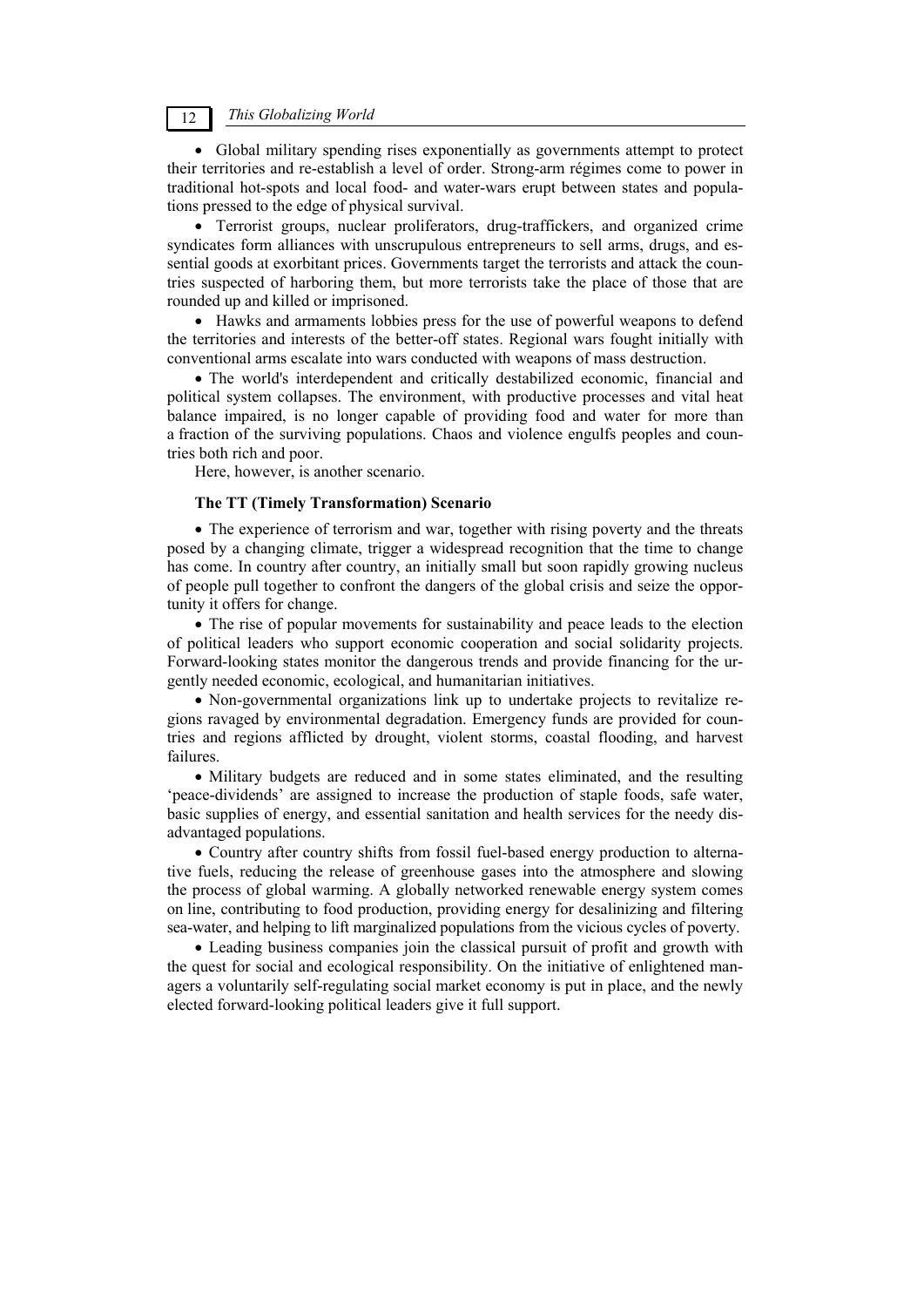As the new energy system and the self-regulating social market economy begin to function, all countries and economies get access to economic activity and technical and financial resources. Frustration, resentment, animosity and distrust give way to a spirit of cooperation, liberating the spirit and enhancing the creativity of a new generation of locally active and globally thinking people. Humanity is on the way to a peaceful and sustainable, diverse yet cooperative planet-wide civilization.

The choice between these scenarios is not yet made. As of today, we are moving along the path of the BAU scenario, but more and more people are waking up and searching for ways to move to a scenario of timely transformation. The question is how much time is there for this shift? The window of time is finite: when conditions in a complex open system reach a critical point the system becomes chaotic, and it either transforms, or breaks down. The longer the transformation is delayed, the more difficult it becomes to carry it out.

To define the feasible decision window we must take into account both the time by which individual trends reach a critical phase, and cross-impacts and feedbacks among the trends.

1) *The unfolding of individual trends.* Time estimates of when individual lifethreatening trends would reach critical points have been shifted from the end of the century to mid-century, and for some trends to the next ten to twenty years.

For example, the sea level has been rising one and a half times faster than predicted in the IPCC's Third Assessment Report published in 2001. The forecasts published at the end of 2008 project global sea-level rise that is more than double the 0.59 meter rise forecast even by the Fourth Assessment Report.

Carbon dioxide emissions and global warming have likewise outpaced expectations. The rate of increase of  $CO<sub>2</sub>$  emissions rose from 1.1 per cent between 1990 and 1999 to over three per cent between 2000 and 2004. Since 2000 the growth-rate of emission has been greater than in any of the scenarios used by the IPCC in both the Third and Fourth Assessment Reports.

The warming of the atmosphere progressed faster than expected as well. In the 1990s, the forecasts spoke of an overall warming of maximum three degrees Celsius by the end of the century. Then the time-horizon for this level of increase was reduced to the middle of the century, and presently some experts predict that it could occur within a decade. At the same time, the prediction for the maximum level of global warming rose from three to six degrees. The difference is not negligible. A three degree warming would cause serious disruption in human life and economic activity, while a six degree warming would make most of the planet unsuitable for food production and large-scale human habitation.

2) *Feedbacks and cross-impacts.* Most predictions of points of criticality take into consideration only one trend – the global warming and attendant climate change; water quality and availability; food production and self-reliance; urban viability, poverty, and population pressure; air quality and minimal health standards, or others. They fail to consider the possibility that a criticality in one trend could accelerate the unfolding of other trends toward a point of criticality.

There are multiple feedbacks and cross-impacts among the relevant trends, both in regard to the biosphere and conditions in the human world.